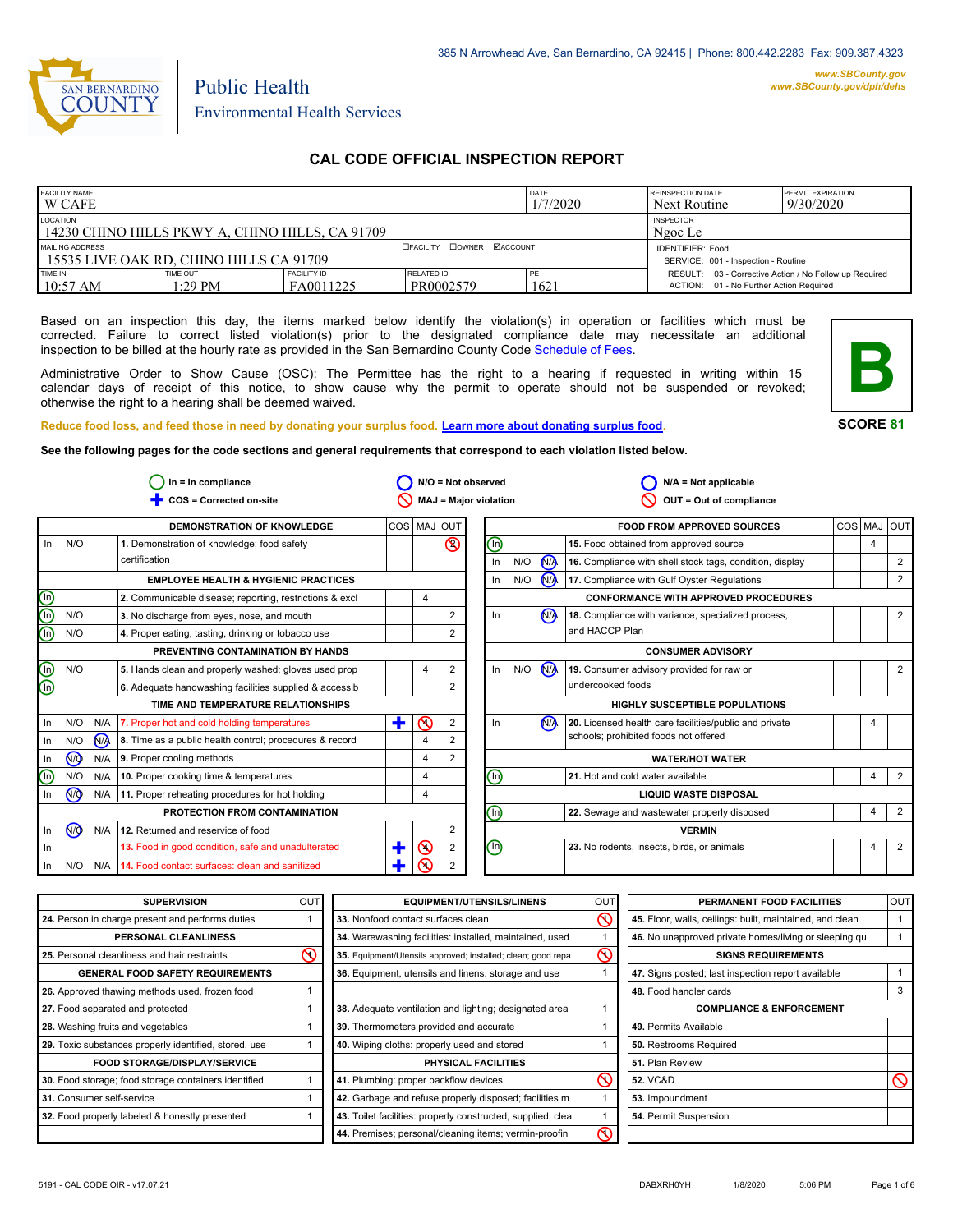

**4**

Environmental Health Services

Public Health

## **CAL CODE OFFICIAL INSPECTION REPORT**

| <b>FACILITY NAME</b><br>W CAFE                                | <b>DATE</b><br>1/7/2020     |              |  |
|---------------------------------------------------------------|-----------------------------|--------------|--|
| LOCATION<br>  14230 CHINO HILLS PKWY A. CHINO HILLS. CA 91709 | <b>INSPECTOR</b><br>Ngoc Le |              |  |
| 7. PROPER HOT AND COLD HOLDING TEMPERATURES                   |                             | <b>MAJOR</b> |  |
|                                                               |                             |              |  |

**Compliance date not specified Complied on 1/7/2020 Violation Reference - HSC - 113996, 113998, 114037 POINTS Inspector Comments:** Observed heavy build up of dark brown meat residue, dark red and brown residue, and yellow residue inside 2 large containers of dry flour near the fryer. Flour mixed with potentially hazardous food (PHF)such as raw meat, raw egg is considered potentially hazardous. Employee stated meat residue was raw chicken.

> Ensure all PHF is maintained below 41 F for cold holding or above 135 F for hot holding. Corrected on site. Employee discarded observed items. All affected containers were cleaned and sanitized.

**Violation Description:** Potentially hazardous foods shall be held at or below 41F or at or above 135F. (113996, 113998, 114037, 114343(a))

**More Information: [http://www.sbcounty.gov/uploads/dph/dehs/Depts/EnvironmentalHealth/FormsPublications/Food\\_Danger\\_Zone.pdf](http://www.sbcounty.gov/uploads/dph/dehs/Depts/EnvironmentalHealth/FormsPublications/Food_Danger_Zone.pdf)**

### **13. FOOD IN GOOD CONDITION, SAFE AND UNADULTERATED** ê**! MAJOR** ê**!**

| <b>POINTS</b> | Compliance date not specified<br>Complied on 1/7/2020<br>Violation Reference - HSC -<br>113967.113976. | Inspector Comments: Observed 3 rotten cabbage heads stored in a large box of ginger under the<br>preparation table in front of the 3-compartment sink.<br>Observed a wrapped foam tray of fresh lotus root submerged in mixed batter stored inside the upright cooler<br>at the back kitchen. |
|---------------|--------------------------------------------------------------------------------------------------------|-----------------------------------------------------------------------------------------------------------------------------------------------------------------------------------------------------------------------------------------------------------------------------------------------|
|               |                                                                                                        |                                                                                                                                                                                                                                                                                               |

Ensure all food is maintained in safe and unadulterated condition. Corrected on site. All observed food items were discarded.

**Violation Description:** All food shall be manufactured, produces, prepared, compounded, packed, transported, kept for sale, and served so as to be pure and free from adulteration and spoilage. Any food is adulterated if it bears or contains any poisonous or deleterious substance that may render it impure or injurious to health. (113967, 113976, 113980, 113988, 113990, 114035, 114254(c), 114254.3)

**More Information: <http://www.sbcounty.gov/uploads/dph/dehs/Depts/EnvironmentalHealth/FormsPublications/TransFatFlyer22012.pdf>**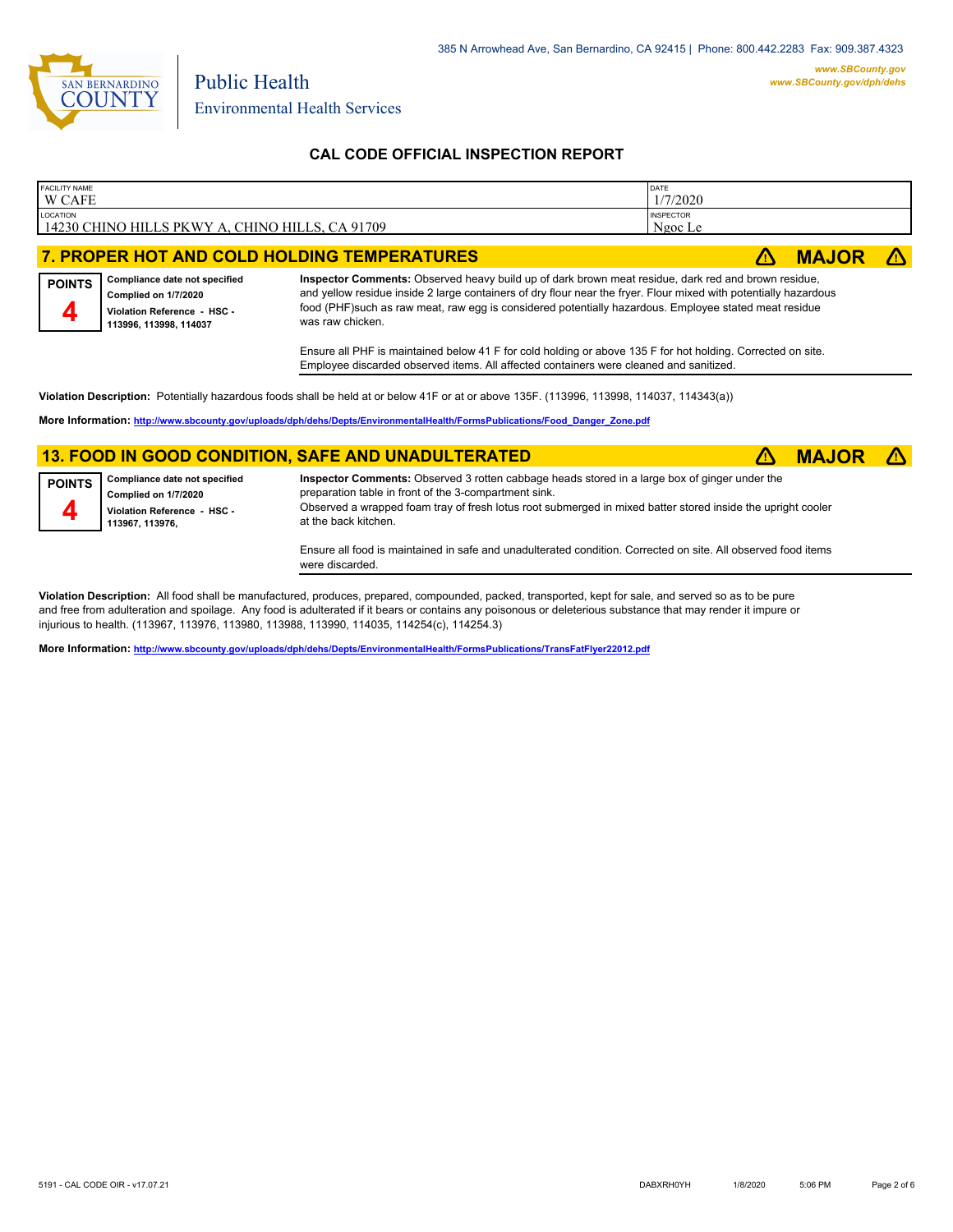

## **CAL CODE OFFICIAL INSPECTION REPORT**

| W CAFE<br>LOCATION<br>14230 CHINO HILLS PKWY A, CHINO HILLS, CA 91709                                                              |                                                                                                                                                                                                                                                                                                                                                                                                                                                                                                                                                                                                                               | <b>INSPECTOR</b><br>Ngoc Le |              |   |
|------------------------------------------------------------------------------------------------------------------------------------|-------------------------------------------------------------------------------------------------------------------------------------------------------------------------------------------------------------------------------------------------------------------------------------------------------------------------------------------------------------------------------------------------------------------------------------------------------------------------------------------------------------------------------------------------------------------------------------------------------------------------------|-----------------------------|--------------|---|
| <b>14. FOOD CONTACT SURFACES: CLEAN AND SANITIZED</b>                                                                              |                                                                                                                                                                                                                                                                                                                                                                                                                                                                                                                                                                                                                               | Δ                           | <b>MAJOR</b> | Δ |
| Compliance date not specified<br><b>POINTS</b><br>Complied on 1/7/2020<br>Violation Reference - HSC -<br>113984(e), 114097, 114099 | Inspector Comments: A) Observed an excessive amount of slimy, yellow, orange, and milky residue build up<br>with light brown stagnant water beneath the cutting board at the main cook line. Observed dry soup residue on<br>those cutting board.<br>Ensure all food contact surfaces are maintained in clean and sanitary condition at all times. Clean and sanitize<br>as often as needed. Corrected on site. Employee was immediately instructed to clean and sanitize these<br>effective areas.                                                                                                                           |                             |              |   |
|                                                                                                                                    | B) Observed an excessive amount of dark green, dark grey, and dark red meat, grease, and substances build<br>up throughout the meat slicer. Observed fresh red meat residues around the blade of the meat slicer.<br>Immediately discontinue using soiled meat slicer to cut fresh meat to prevent contamination. Ensure all in-use<br>food contact surfaces are cleaned and sanitized at least every 4 hours before reuse to prevent contamination.<br>Corrected on site. Employee was immediately instructed to take the meat slicer apart then clean and sanitize<br>these contaminated surfaces with 100 ppm of Chlorine. |                             |              |   |
|                                                                                                                                    | C) Observed an excessive amount of dry food residues on knifes hang on the magnetic holders for clean<br>knifes at the 3-compartment sink.<br>Ensure all food residue is completely removed from utensil before wash, rinse, sanitize then store away.<br>Corrected on site. Those contaminated knifes were immediately removed for cleaning and sanitizing before<br>reuse.                                                                                                                                                                                                                                                  |                             |              |   |
|                                                                                                                                    | D) Observed very dry food build up on 4 tongs stored at the food preparation station at the start of this<br>inspection when this facility just opened. Observed employee is already cooking food at the cook line.<br>Ensure all in-use food contact surfaces are cleaned and sanitized at least every 4 hours before reuse to<br>prevent contamination. Corrected on site. These tongs were immediately removed from the cook line for<br>cleaning and sanitizing before reuse.                                                                                                                                             |                             |              |   |
|                                                                                                                                    | E) Observed employee washed wiping towel at the food preparation sink with only water then cleaned food<br>preparation tables around the kitchen.<br>Immediately discontinue this practice. Ensure all food preparation surfaces shall be cleaned and sanitized with<br>100 ppm minimum of Chlorine, or 200 ppm minimum of Quaternary Ammonium. Corrected on site. This<br>employee was immediately informed and instructed to re-sanitize all affected area with 100 ppm of Chlorine.                                                                                                                                        |                             |              |   |

**Violation Description:** All food contact surfaces of utensils and equipment shall be clean and sanitized. (113984(e), 114097, 114099.1, 114099.4, 114099.6, 114101 (b-d), 114105, 114109, 114111, 114113, 114115 (a, b, d), 114117, 114125(b), 114135, 114141)

**More Information: <http://www.sbcounty.gov/uploads/dph/dehs/Depts/EnvironmentalHealth/FormsPublications/TowelSanitizingSolution.pdf>**

## **1. DEMONSTRATION OF KNOWLEDGE; FOOD SAFETY CERTIFICATION**

**Compliance date not specified Complied on 1/7/2020 Violation Reference - HSC - 113947-113947.1 POINTS 2**

**Inspector Comments:** Observed employees were unable to demonstrate knowledge of safe handwashing practice, and manual warewashing at the 3-compartment sink.

Ensure all employees shall be able to demonstrate knowledge of the assigned tasks. Corrected on site. The owner and those employees were educated on this date.

**Violation Description:** All food employees shall have adequate knowledge of and be trained in food safety as it relates to their assigned duties. (113947) Food facilities that prepare, handle or serve non-prepackaged potentially hazardous food, shall have an employee who has passed an approved food safety certification examination. (113947-113947.1)

**More Information: <http://www.sbcounty.gov/uploads/dph/dehs/Depts/EnvironmentalHealth/FormsPublications/FoodSafetyPracticesOverview.pdf>**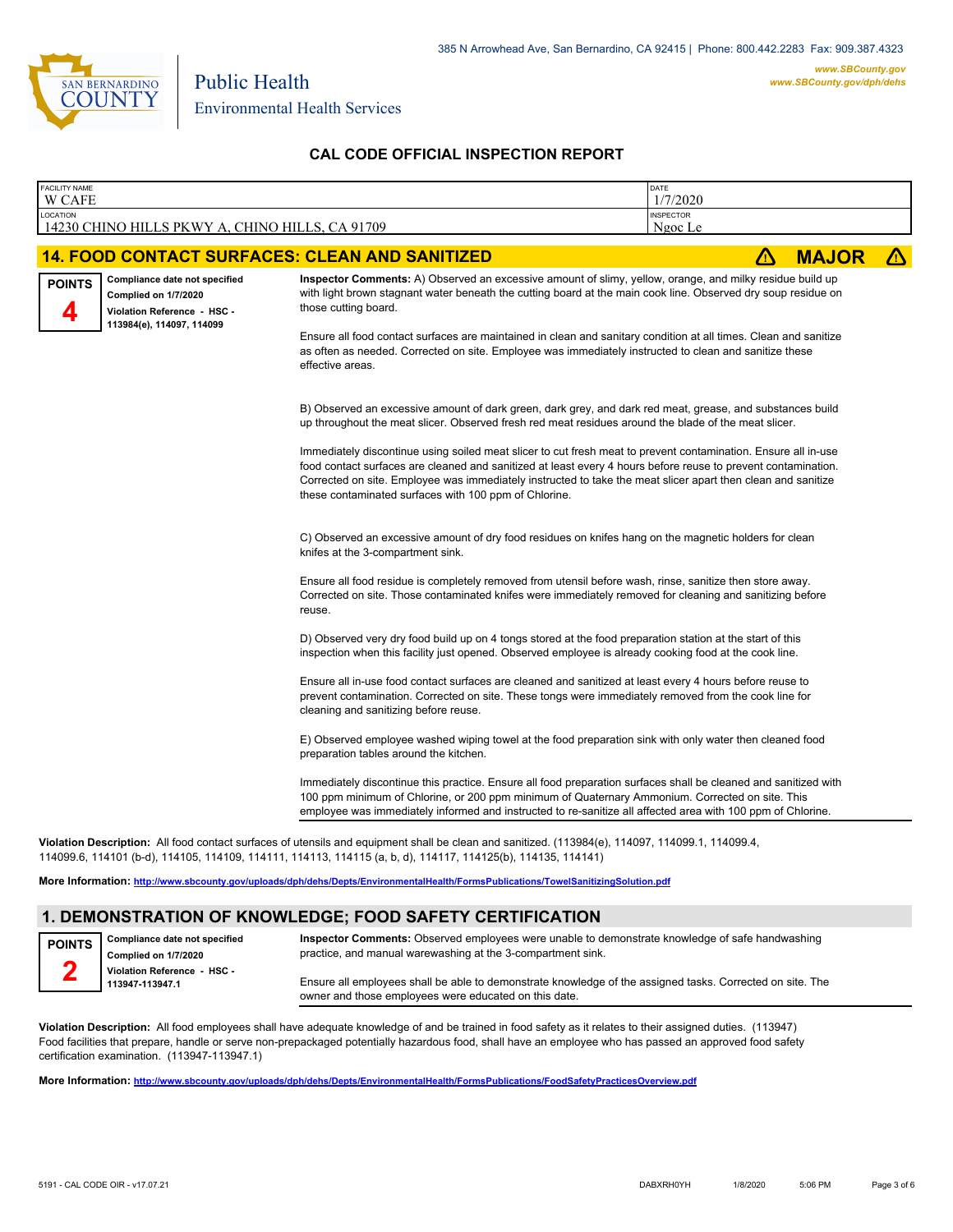

## **CAL CODE OFFICIAL INSPECTION REPORT**

| <b>FACILITY NAME</b>                            | DATE             |
|-------------------------------------------------|------------------|
| <b>W CAFE</b>                                   | 1/7/2020         |
| LOCATION                                        | <b>INSPECTOR</b> |
| 14230 CHINO HILLS PKWY A, CHINO HILLS, CA 91709 | Ngoc Le          |
|                                                 |                  |

### **25. PERSONAL CLEANLINESS AND HAIR RESTRAINTS**

| <b>POINTS</b> | Compliance date not specified<br><b>Not In Compliance</b> | Inspector Comments: Observed employee with 2 inches long hair is cooking in the kitchen without any hair<br>restraint.                                       |
|---------------|-----------------------------------------------------------|--------------------------------------------------------------------------------------------------------------------------------------------------------------|
|               | Violation Reference - HSC -<br>113969, 113971             | Ensure all employee shall restraint hair when handing food or utensil. Corrected on site. This employee<br>immediately wore hat then resumed to handle food. |

**Violation Description:** All employees preparing, serving or handling food or utensils shall wear clean, washable outer garments or uniforms and shall wear a hairnet, cap, or other suitable covering to confine hair. (113969, 113971)

### **33. NONFOOD-CONTACT SURFACES CLEAN**

| <b>POINTS</b> | Compliance date not specified<br><b>Not In Compliance</b><br>Violation Reference - HSC -<br>114115 (c) | Inspector Comments: Observed an excessive amount of dry food residues and grease build up at the<br>following areas:<br>- Around the small spices shaker above the sandwich cooler at the cook line<br>- On the wall at the food preparation sink<br>- Draining boards at the 3-compartment sink<br>- Spray nozzle at the 3-compartment sink<br>- Bottom shelf of the sandwich cooler at the cook line<br>- Around the stainless steel storage unit for clean utensil at the beverage station<br>- Under the storage shelf above the food preparation sink<br>- Storage rack next to the food preparation sink<br>- On the wall next to the fryer at the cook line<br>- On the floor beneath the dry food storage area<br>- Throughout the interior of the microwave<br>- Exterior of the food blender on the dry food storage rack<br>- Around the exterior of the 2 rice cooker on the preparation table in front of the 3-compartment sink<br>- On all handles of all refrigeration units throughout the cook line |
|---------------|--------------------------------------------------------------------------------------------------------|-----------------------------------------------------------------------------------------------------------------------------------------------------------------------------------------------------------------------------------------------------------------------------------------------------------------------------------------------------------------------------------------------------------------------------------------------------------------------------------------------------------------------------------------------------------------------------------------------------------------------------------------------------------------------------------------------------------------------------------------------------------------------------------------------------------------------------------------------------------------------------------------------------------------------------------------------------------------------------------------------------------------------|
|               |                                                                                                        | - Storage shelves throughout the kitchen.<br>Immediately clean and sanitize. Ensure all nonfood contact surfaces in this kitchen are maintained in clean<br>condition.                                                                                                                                                                                                                                                                                                                                                                                                                                                                                                                                                                                                                                                                                                                                                                                                                                                |

**Violation Description:** All nonfood contact surfaces of utensils and equipment shall be clean. (114115 (c))

### **35. EQUIPMENT/UTENSILS - APPROVED; INSTALLED; CLEAN; GOOD REPAIR, CAPACITY**

| <b>POINTS</b> | Compliance date not specified<br><b>Not In Compliance</b> | Inspector Comments: Observed badly molded shelf under the rinse sink at the beverage station.<br>Observed several broken cabinet doors throughout the beverage station. |
|---------------|-----------------------------------------------------------|-------------------------------------------------------------------------------------------------------------------------------------------------------------------------|
|               | Violation Reference - HSC -<br>114130, 114130.1, 114130   | Repair or replace. Ensure all equipment maintained in good working condition.                                                                                           |

**Violation Description:** All utensils and equipment shall be fully operative and in good repair. (114175). All utensils and equipment shall be approved, installed properly, and meet applicable standards. (114130, 114130.1, 114130.2, 114130.3, 114130.4, 114130.5, 114132, 114133, 114137, 114139, 114153, 114155, 114163, 114165, 114167, 114169, 114177, 114180, 114182)

### **41. PLUMBING; PROPER BACKFLOW DEVICES**

| <b>POINTS</b> | Compliance date not specified                    | Inspector Comments: Observed missing a backflow prevention device on the mop sink's faucet. |
|---------------|--------------------------------------------------|---------------------------------------------------------------------------------------------|
|               | Not In Compliance<br>Violation Reference - HSC - | Provide and ensure all plumbing fixture maintained in good working condition.               |
|               | 114171.114189.1                                  |                                                                                             |

**Violation Description:** The potable water supply shall be protected with a backflow or back siphonage protection device, as required by applicable plumbing codes. (114192) All plumbing and plumbing fixtures shall be installed in compliance with local plumbing ordinances, shall be maintained so as to prevent any contamination, and shall be kept clean, fully operative, and in good repair. Any hose used for conveying potable water shall be of approved materials, labeled, properly stored, and used for no other purpose. (114171, 114189.1, 114190, 114193, 114193.1, 114199, 114201, 114269)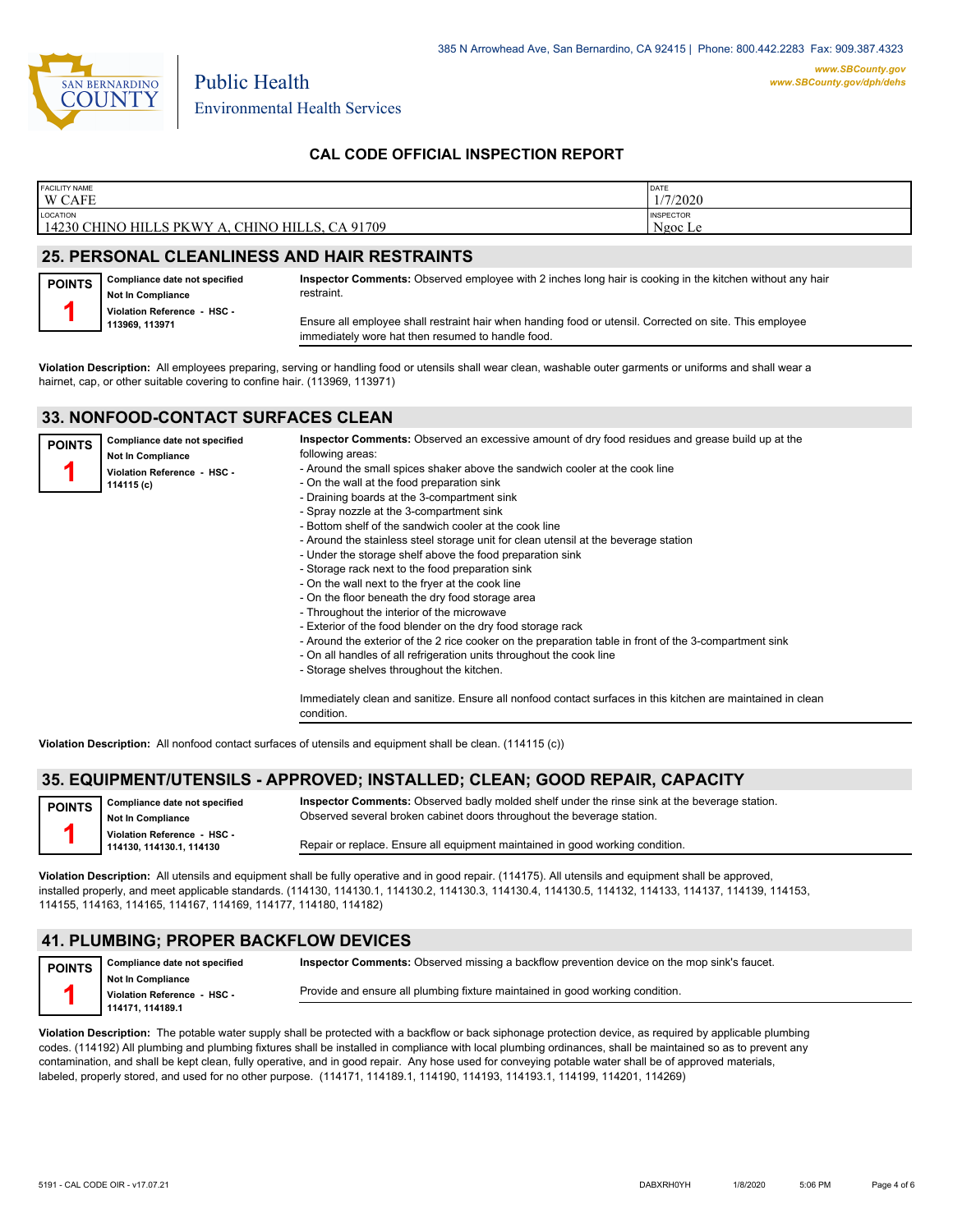

## **CAL CODE OFFICIAL INSPECTION REPORT**

| <b>FACILITY NAME</b>                                                        | DATE                        |
|-----------------------------------------------------------------------------|-----------------------------|
| <b>W CAFE</b>                                                               | /7/2020                     |
| LOCATION<br>14230 CHINO HILL<br><b>PKWY</b><br>`HILLS.<br>A 91709:<br>CHINO | <b>INSPECTOR</b><br>Ngoc Le |

## **44. PREMISES; PERSONAL/CLEANING ITEMS; VERMIN-PROOFING**

**Compliance date not specified Not In Compliance Violation Reference - HSC - 114067 (j), 114123 POINTS 1**

**Inspector Comments:** Observed employee's cup stored on the cutting board at the cook line. Observed an opened bag of cookies stored in between clean tea cup on the storage shelf for clean cups above the beverage preparation station. Observed employee's bag of food and utensil stored above an uncovered tray of freshly fried egg noodles at the cook line. Observed a piece of hair on top of the employee's utensil which stored above the egg noodle.

Ensure all employees' personal items stored away and separate from food and utensil intended for the customer to prevent contamination.

**Violation Description:** The premises of each food facility shall be kept clean and free of litter and rubbish; all clean and soiled linen shall be properly stored; non-food items shall be stored and displayed separate from food and food-contact surfaces; the facility shall be kept vermin proof. (114067 (j), 114123, 114143 (a) & (b), 114256, 114256.1, 114256.2, 114256.4, 114257, 114257.1, 114259, 114259.2, 114259.3, 114279, 114281, 114282) Food preparation sinks, handwashing sinks and warewashing equipment shall not be used for the cleaning of maintenance tools, the holding of maintenance materials, or the disposal of liquid wastes. (114123) Open-air barbecue and/or outdoor wood burning oven must operate on the same premises, in conjunction with a permanent food facility and not in an area that may pose as a fire hazard. (114143(a) (b)) Janitorial sink or approved curbed cleaning facility (exemption for restricted food service facilities Section 114279 (b)) shall be provided. (114279(a)) First aid supplies must have a legible manufacturer's label and stored in a kit or container that is located to prevent contamination. (114256.4) Insect electrocution devices are not allowed in food or utensil handling areas. (114259.3)

## **52. VC & D**

Article 3, Section 111895.

**Compliance date not specified Not In Compliance POINTS**

**Violation Reference - HSC -** 

**Inspector Comments:** Employee voluntarily consented to the condemnation and destruction of approximately 1/2 pound of contaminated flour, 4 cabbage heads, 1/2 pound of mixed batter.

**113980 0 Violation Description:** Operator has voluntarily consented to the condemnation and destruction of food as said material being unfit for human consumption or otherwise in violation of California Health and Safety Code, Division 104, Part 5, Chapter 1 through 8, the disposition of which is provided for by Chapter 8,

"I (We) hereby voluntarily agree to the condemnation and destruction of the following material(s) listed in violation number 52. By signing this Offical Inspection Report (OIR), I (We) hereby release the County of San Bernardino and its agent from any and all liability."

#### **IMPORTANT: Risk Based Inspection Frequency**

Food facilities that pose a higher risk level for causing foodborne illness will be subject to an additional inspection, to be billed at the hourly rate as provided in the San Bernardino County Code S[chedule of Fees. Facilitie](http://www.amlegal.com/nxt/gateway.dll/California/sanbernardinocounty_ca/title1governmentandadministration/division6countyfees/chapter2scheduleoffees?f=templates$fn=default.htm$3.0$vid=amlegal:sanbernardinocounty_ca$anc=JD_16.0213B)s that received one or more of the following will be elevated to a high risk tier:

- A score letter of "C" or lower on one of the last two graded inspections,
- A score letter of "B" on two of the last three graded inspections,
- Repeated "four (4) point violation Risk Factor" (critical violation codes 1-23) on the last two inspections, or
- · Four (4) or more critical violations (codes 1-23) noted during an inspection, or
- A permit suspension (closure) on your last graded inspection.

#### **Overall Inspection Comments**

Grade card "B" posted on this date.

Owner was unable to receive PEP talk video due to emergency errand.

Request for rescore inspection is emailed to the owner.

### **Signature(s) of Acknowledgement**